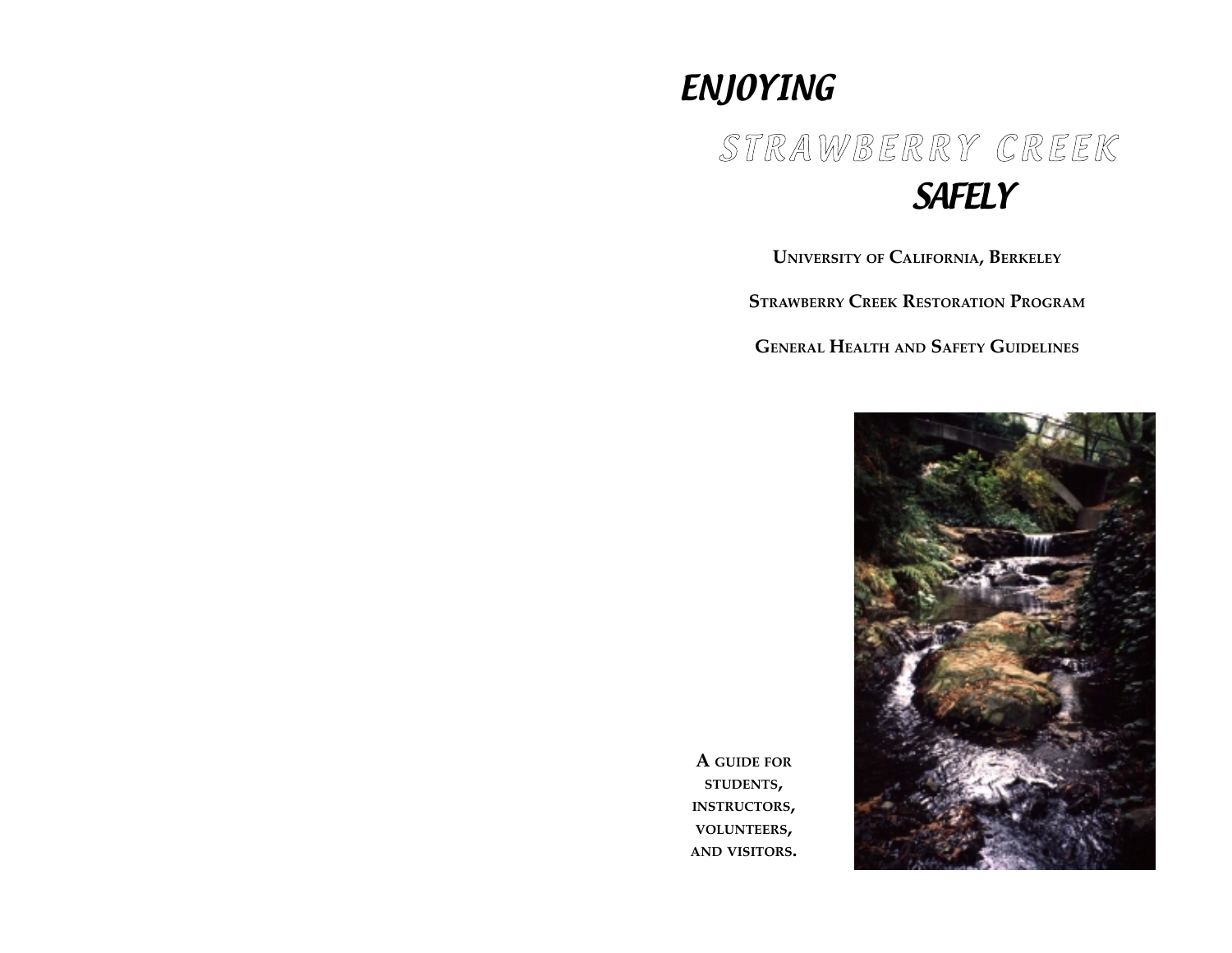

Map of Campus Showing Strawberry Creek 1999

## **ENJOYING STRAWBERRY CREEK SAFELY**

#### **INTRODUCTION**

Strawberry Creek is a major landscape feature of the University of California, Berkeley, and it was one of the main reasons the site was chosen in 1860 as the location for the campus. Strawberry Creek has two forks, the North Fork and South Fork, that drain Strawberry Canyon and meet in the Eucalyptus Grove. The creek exits the campus into a city culvert at Oxford Street (see map).

Strawberry Creek is an urban creek. The creek watershed consists of natural areas, the parklike campus grounds, institutional facilities, and northside residential and business areas in the city. Urban creeks are increasingly valued for the aesthetic and recreational benefits they bring to a city. Strawberry Creek has been the focal point of educational activities for years. More than 3,000 university students, and many elementary and high school students from surrounding communities, use Strawberry Creek each year as an outdoor laboratory for subjects as diverse as environmental studies, landscape design, engineering, and art.

Urban creeks also provide storm water drainage and serve as a flood control system to prevent damage to the urban environment through which they flow.

Strawberry Creek is home to a growing number of native animals and plants. Fish, newts, banana slugs, crayfish, and small creatures such as mayflies, water striders, and snails are common. Egrets occasionally fish in Strawberry Creek. As you visit the campus, tune in to the diverse sights and sounds of the Creek.

UC Berkeley encourages you to enjoy the beauty of Strawberry Creek and to take advantage of its amenities. This guide provides information about possible health and safety hazards you may encounter while working in or playing around this urban creek. It also makes recommendations that will allow you to use the creek safely and minimize impact to sensitive parts of the ecosystem.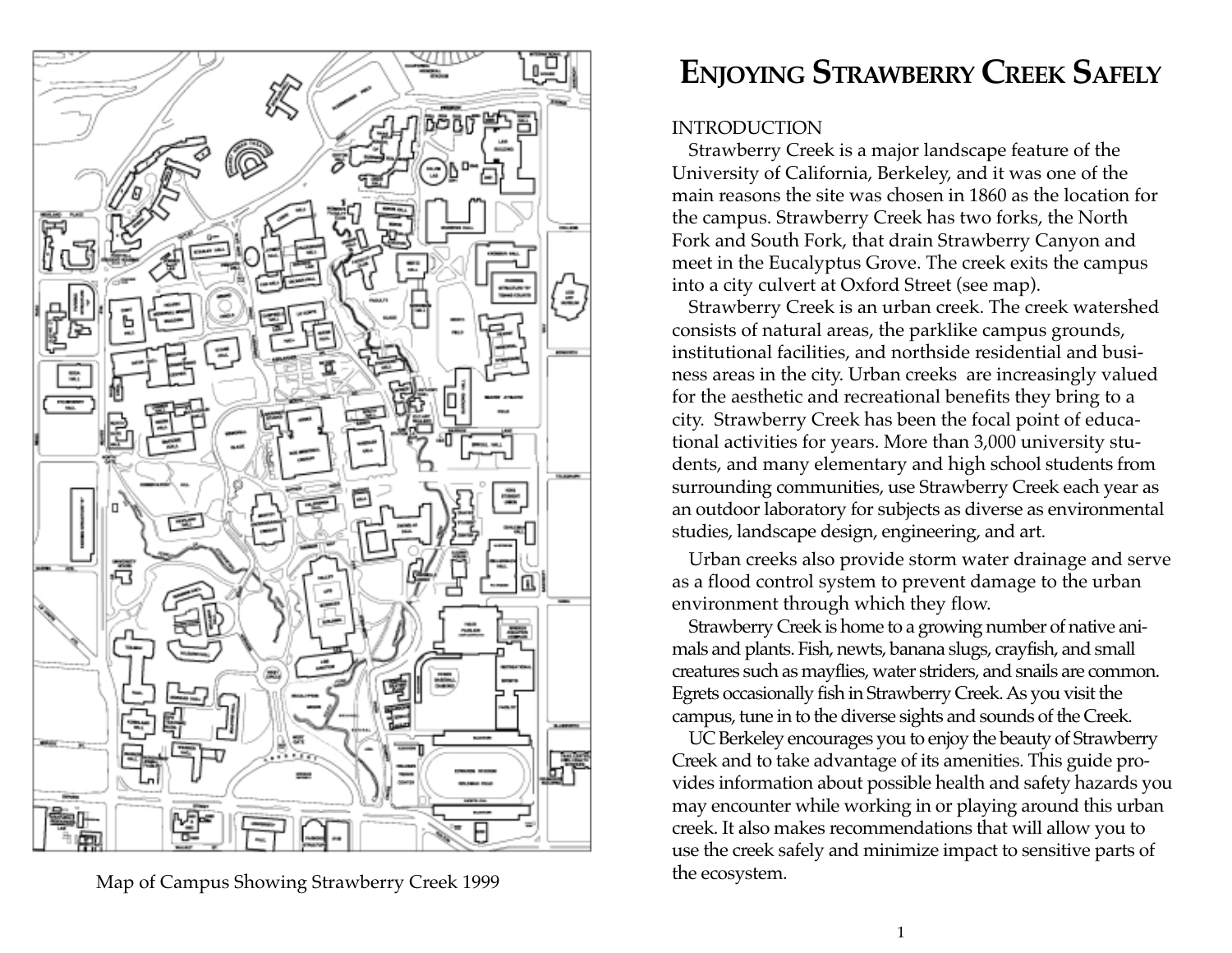## **WATER QUALITY—SEWAGE AND OTHER POLLUTANTS**

A variety of potentially harmful microorganisms (bacteria, viruses, and protozoa) can live in "natural" surface waters such as streams, lakes, and rivers. Even though the water may look clear and clean, some invisible microorganisms, such as Cryptosporidium and Giardia, may lurk there and cause illness in humans if swallowed.

## **Never drink directly from a "natural" body of water, including Strawberry Creek**

Strawberry Creek is located in a densely populated urban area and is subject to periodic contamination from sewage or other pollutants that are dumped improperly into storm drains. Irrigation and rainwater runoff can become contaminated with household pesticides, automotive fluids, or feces of dogs, cats, and wild animals. In addition, antiquated sewer lines periodically leak sewage into storm drains that lead to creeks. Drinking the water or putting your fingers in your mouth after you've touched the water could expose you to these pollutants.

## **Always wash your hands after contacting creek water**

If your visit to Strawberry Creek requires contact with the water, we recommend that you wear waterproof gloves and rubber boots. Whether or not you wear gloves, standard good hygiene practices minimize your risk of contracting diseases. Always wash your hands before eating or putting your fingers into your mouth. If you observe a discharge of sewage or pollutants, please call EH&S (642-3073) or Physical Plant— Campus Services dispatch (642-6556) immediately.

## **HAZARDOUS MATERIALS**

Occasionally, improperly discarded objects are found in or around Strawberry Creek, such as containers of used oil and

paint or hypodermic needles. These items can be hazardous.

## **Do not pick up hazardous materials or sharp objects**

 Leave them in place and make a note of where they are located. Call EH&S (642-3073) for pickup and disposal.

## **CONFINED SPACES**

#### *Culverts and pipes*

Culverts and drain pipes are common along Strawberry Creek. Culverts or pipes should not be entered. During rainstorms, culverts can fill completely with storm water in a few minutes. In addition, it is possible, though not likely, for culverts to contain hazardous vapors. Culverts are confined spaces that should not be entered without proper air monitoring and communications equipment. For more

information on confined spaces, contact EH&S at 642-3073.

#### **PHYSICAL HAZARDS** *Trip and slip hazards*

Watch your step! Rocks and banks can be slippery, especially

under eucalyptus trees where marble-like seeds cover the ground. Numerous tripping hazards, such as sprinkler heads, can be hidden in underbrush and ivy. In the hill area, creek banks are steep and can be unstable and subject to sliding. Pay attention to where you step to avoid slipping.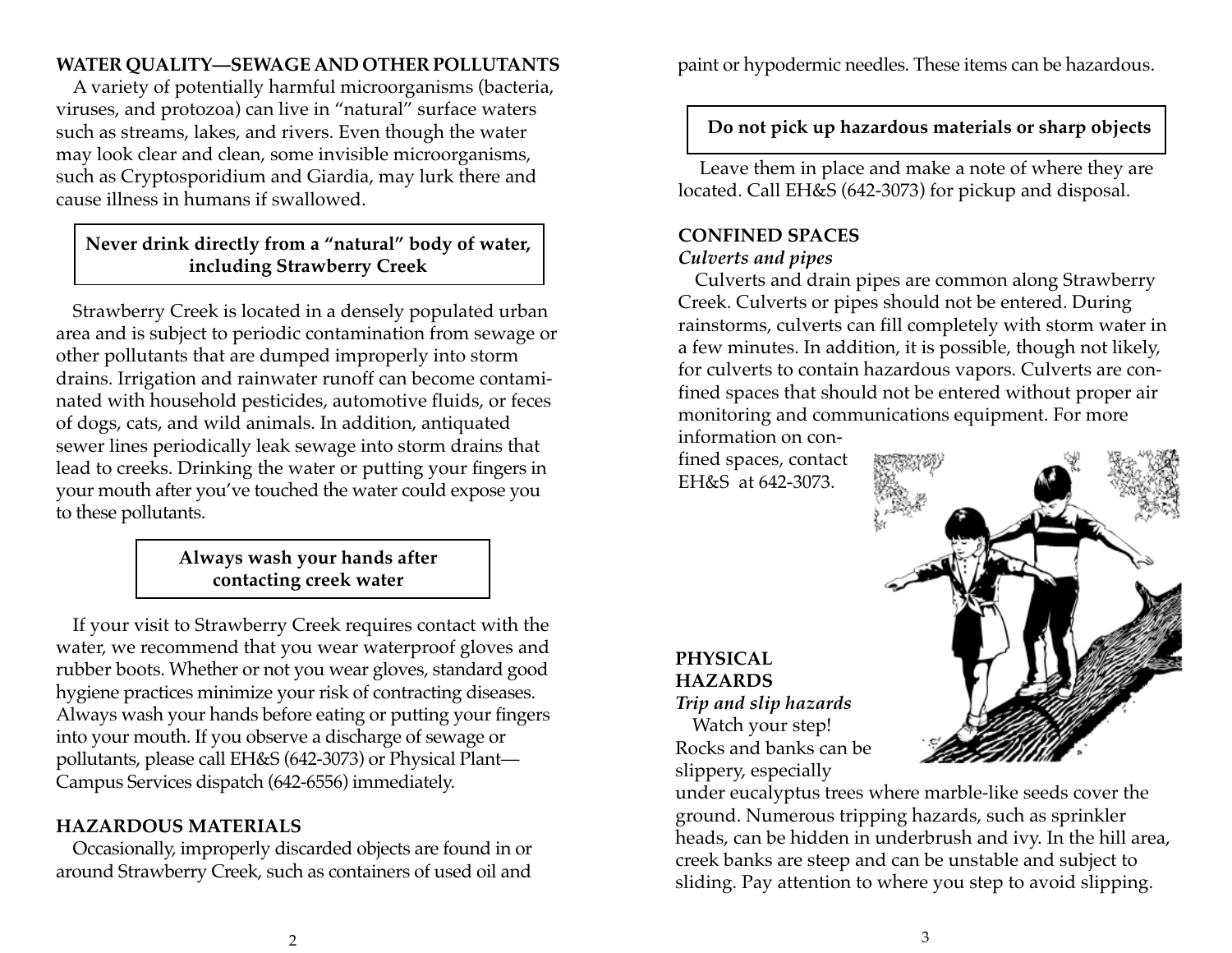#### *Sharp objects*

Broken glass and discarded sharp metal objects may be hidden in the creek or on its banks. Watch out for sharp objects and wear sturdy shoes or boots. Cuts and puncture wounds should be treated immediately. Spores of tetanus bacteria can enter open wounds and cause a potentially fatal disease, so check with your personal physician to be sure your tetanus shots are up to date if you get a puncture wound.

## **PUBLIC SAFETY HAZARDS**

#### *Crime*

Unfortunately, the wooded areas that make Strawberry Creek an aesthetic focal point on campus also provide hiding places for potential criminals. The Grinnell Nature Area at the west end of campus near the Eucalyptus Grove has historically been one of the most dangerous areas on campus. Always be aware of your surroundings. If there are suspicious people in a secluded area, do not enter it. It is recommended that any work performed in secluded areas or after dark be done with a partner. Report any suspicious activity to the UC Police Department (9-911 from campus or 911 from an off-campus phone).

## *Traffic*

Many roads traverse Strawberry Creek. Automobiles, delivery trucks, and bicycles use its paths. When you are around roads and paths, look out for vehicles and bicycles. Any creek-related activities that occur on roadways, such as storm drain stenciling, should be done with at least one person providing traffic control. Dayglow vests are also recommended when working beside a roadway.

#### *Homeless encampments*

Homeless persons often camp along urban creeks. Avoid strangers, and do not remove or disturb any obvious personal belongings (sleeping bags, for example). Report any threatening activity to the UC Police Department.

### **NATURAL HAZARDS** *Plants and animals*

The Strawberry Creek watershed is located at an urban—wild land interface. Wild or feral animals, some of them potentially dangerous, live in the watershed and neighboring parks. While the potential for hazardous encounters with animals and plants is greatest in the canyon hill areas, some of these animals occasionally live in or visit central campus. Unless an animal is being studied for research purposes, it is best to avoid contact and not disturb any wild animals. Following is a summary of possible hazards.

## *Mammals*

Mammals known to reside in the watershed include foxes, skunks, bobcats, deer, raccoons, opossums, squirrels, rats, mice, coyotes, bats, dogs, cats, and mountain lions. Some of these animals carry rabies, and a bite from an infected animal can pass on the generally fatal disease. Any wild animal can be dangerous and may bite, especially if it feels threatened or is protecting its young or food.



• Avoid contact with wild animals, particularly sick or dead ones.

- Don't stick your hand into animal burrows.
- If confronted by a mountain lion, make noise and try to appear as large as possible by standing upright and waving your arms. Do not turn and run.

• If an animal bites you, perform first aid and seek medical attention immediately.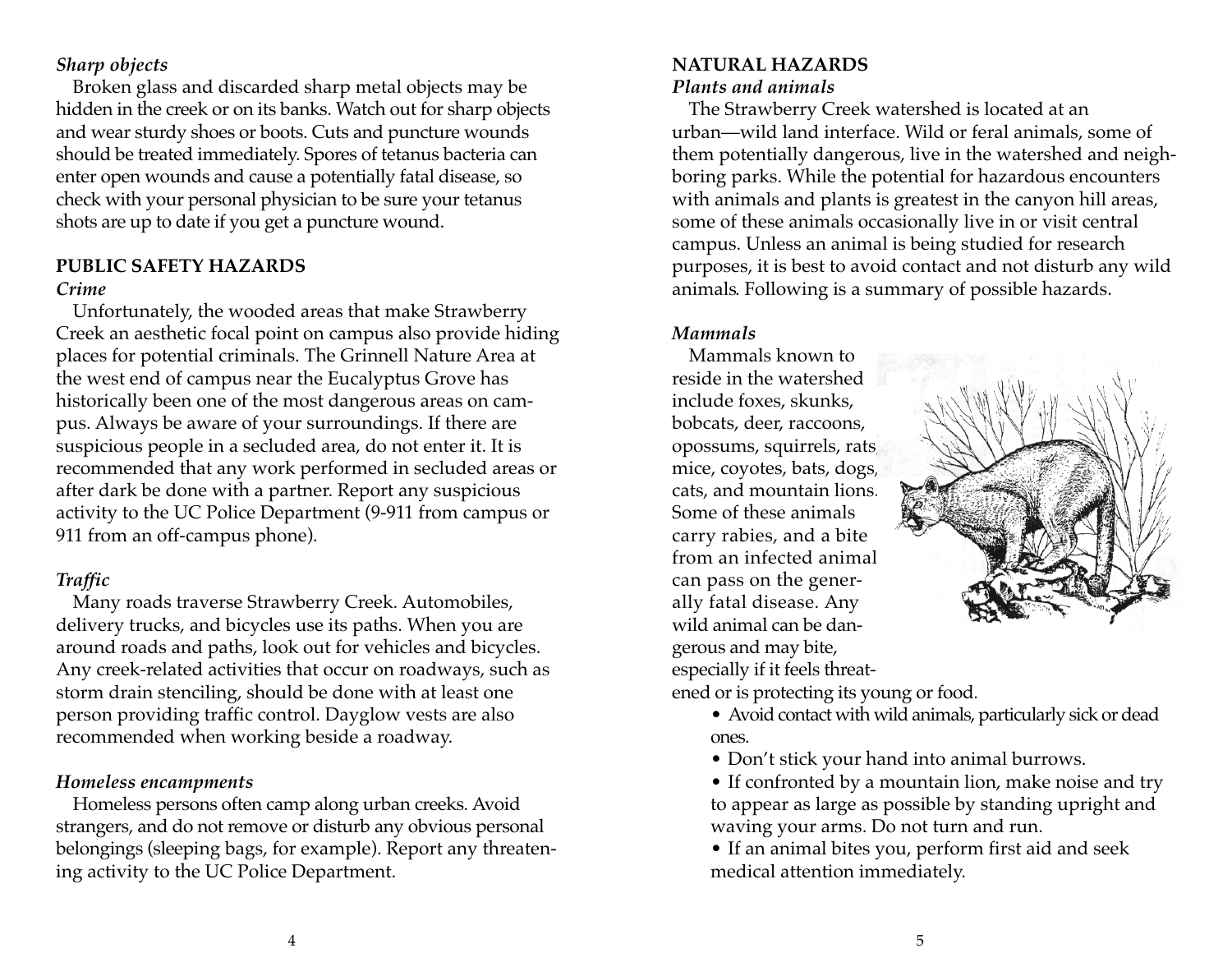#### *Snakes*



Several species of snakes live in the Strawberry Creek watershed. Most snakes are harmless, and all are beneficial inhabitants. Rattlesnakes are present in the canyon, especially in the hotter, drier areas of the hills, where they generally stay under shady brush. To avoid contact with rattlesnakes, walk in open areas, wear heavy boots, and, as you walk, use a stick to disturb the brush in front of you. If confronted by a coiled and rattling snake, back away slowly. If a snake bites you, seek medical attention immediately.



*Insects, spiders, and ticks*

A variety of invertebrates that can cause painful bites or disease are present on campus and in the hill area.

• Bees, wasps, hornets, and yellow jackets may be attracted to the scent of food and to dark colors and flowered prints. All can inflict stings that are painful and possibly fatally allergic to some people. If you know you are severely allergic, it is advisable to carry your emergency sting kit with you.

• Yellow jackets make nests in the ground. They tend to prefer shady, ivy covered areas, which are abundant along Strawberry Creek. Many yellow jacket nests are found

each year on campus. If you see yellow jackets, watch for signs of them going into the ground and avoid that area. If you step on a nest, it is likely that the insects will attack you. Leave the area immediately and warn anyone else around you to leave. Yellow jackets are active from spring through fall with activity peaking around September and October. If you are stung, apply a cold pack or ice and perform first aid. If you are allergic to bee stings, seek medical attention immediately. Please report yellow jacket nests to Pest Management (642-0878).

• Fleas and ticks commonly inhabit animals and their nests and trails. Both are bloodsuckers, and their bites can spread diseases such as bubonic plague (flea) and Lyme Disease or Rocky Mountain Spotted Fever (tick). In general, ticks are not found on the central campus but are present in brushy canyon areas. When outdoors, wear clothing of tightly woven materials, tuck pants into boots, and stay on the widest part of paths and trails. When you return home, check for ticks.

#### *Plants—poison oak*

Poison oak is a common plant in the Strawberry Creek watershed, especially in the hill and canyon areas. All parts of the plant contain a potent allergen (urushiol) that can cause an uncomfortable skin rash anywhere from several hours to two weeks after exposure. The oily allergen is spread by



the plant itself, inhaling smoke from burning poison oak, touching other objects or animals (dogs) that have touched a plant, and touching other areas of the body after touching the plant. To prevent exposure, learn to recognize the plant and wear long pants and long-sleeved shirts. If you come in contact with poison oak, wash clothes and skin with soap and water as soon as possible. A commercial product is available that can be applied prior to entering poison oak areas and is recommended for extremely sensitive people.

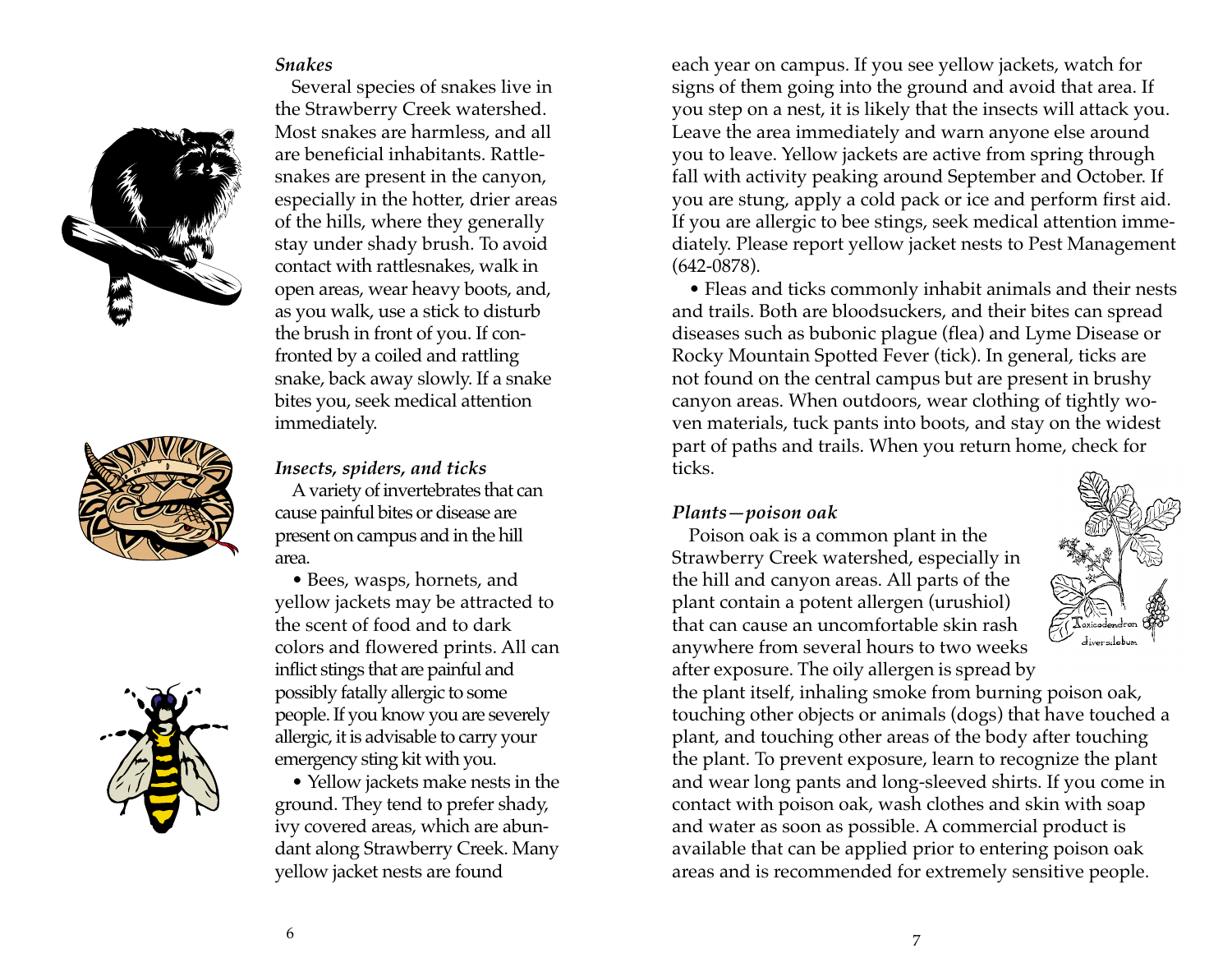

#### **EXPOSURE TO THE ELEMENTS**

## *Sun*

Excessive exposure to the sun can cause sunburn and eventually lead to skin cancer. Use sunscreen and wear a hat and long-sleeved clothing if you expect to do field work during midday.

#### *Excessive heat or cold*

Heat exhaustion is caused by prolonged physical exertion in a hot environment. Symptoms include fatigue, dizziness, nausea, and cool, clammy, pale or flushed skin. Heat stroke is a life-threatening condition with symptoms including reddish and hot yet dry skin. To prevent heat exhaustion or heat stroke, drink plenty of liquids—water is the best but, remember, not from the creek— and take frequent rest breaks.

Prolonged exposure to excessive cold can lead to hypothermia, a lowering of the body temperature. While it is unlikely to occur in Berkeley, it is still wise to wear adequate clothing to stay warm and dry in order to work attentively and avoid accidents.

#### *Water Safety—Rain and floods*

During most of the year, Strawberry Creek is a small creek with a very low flow rate. Nevertheless, even working around shallow water can be hazardous. It is recommended that most creek work be done with a partner, especially in

secluded areas where a single person in trouble may not be spotted until it is too late. It is especially important to closely supervise small children.

During heavy winter rainstorms, the creek channels and culverts of Strawberry Creek fill extremely quickly, and



the creek can become a deadly torrent. Avoid wading into the creek during floods. Never enter culverts during the rainy season. Flood conditions can develop in a few minutes during heavy downpours.

## **HAZARDS TO THE ECOSYSTEM**

## **You may be a hazard to Strawberry Creek creatures**

While educational activities on the creek are encouraged, the activities of more than 3,000 students per semester can have a detrimental impact on the creek habitat. Heavy traffic

in sensitive areas can trample native vegetation, dislodge rocks or logs used by aquatic animals as habitat, lead to siltation of the water, or frighten away ani-



mals, such as nesting birds. Restoring Strawberry Creek is an ongoing effort. Please join in this effort by treating the creek with sensitivity and care:

• Minimize disturbance of downed wood, plants, and rocks.

• Try to minimally impact the vegetation, the banks, and the creek itself by only walking where it is necessary and appropriate. Walk on rocks and in established pathways where possible. Please keep out of any areas specially marked as protected.

• Avoid stirring up sediments excessively and clouding the water. If possible, step on rocks in the creek bed rather than soils.

• Take time to absorb its natural beauty while helping to maintain the creek by not littering and by picking up trash if you get a chance. Try to leave it looking better than it did when you arrived.